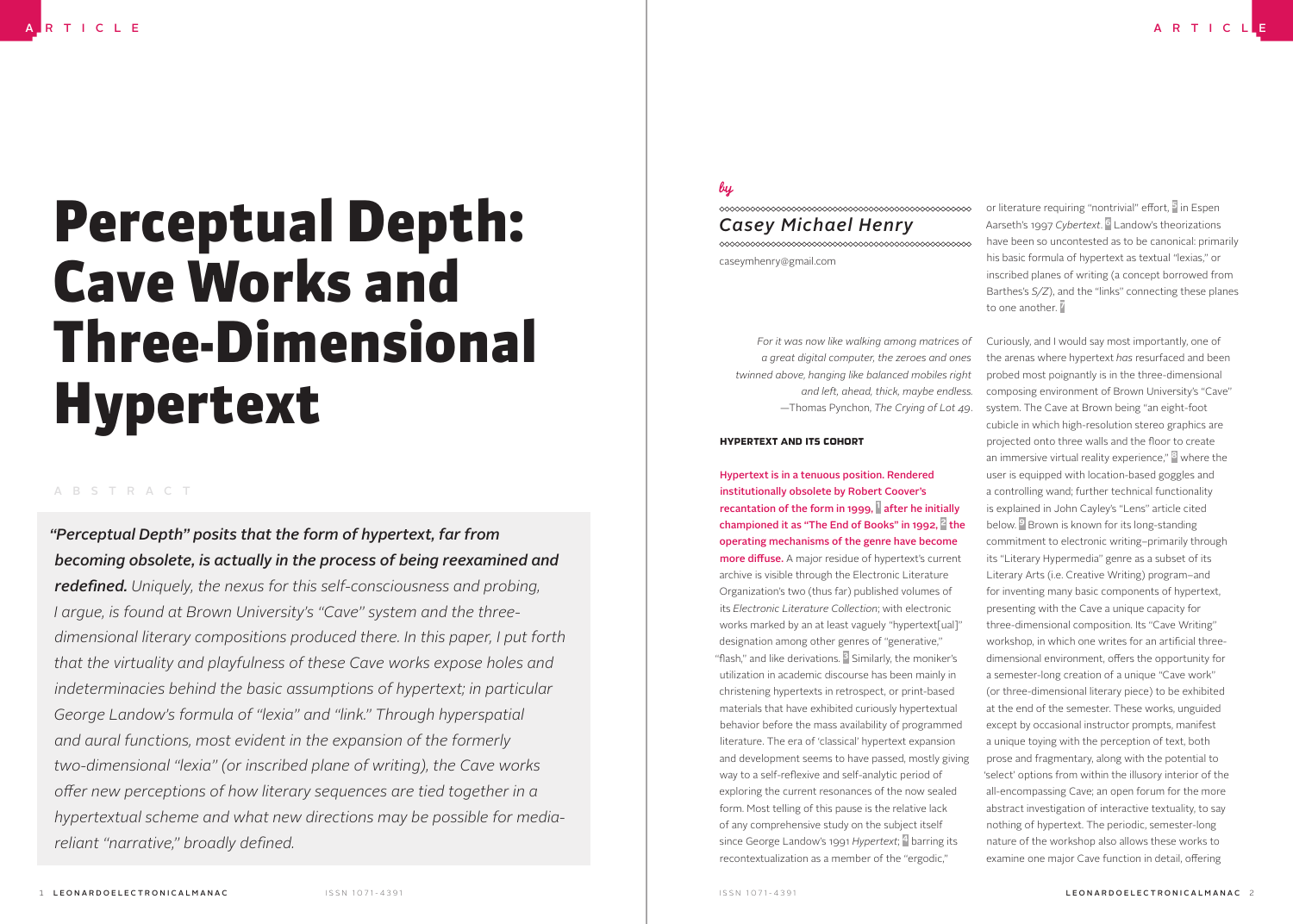# лb.

*The Cave, therefore, acts not only to re-imprint hypertext upon a new medium, but also to internally redefine the mechanism as such via the imposed aspects of virtuality.*

a selective analytical introduction to the Cave's various capabilities and their potential applicability to hypertext.

Previously, however, the Cave has been discussed largely in terms of poetics, concrete in particular, and the necessity of phenomenological investigation of "text in space." <sup>10</sup> The categorization of concrete is a logical one, as the notion of a poem perceived as an immanent or foreign object becomes much more legible when the literal poetic formations are three-dimensional, tangible, and viewable from a range of perspectives. This would, perhaps, be interpreting what a hypertextualist might refer to as a lexia as rendered poetic text. However, when coupled with the notion of 'choice,' present in the ability to (however superficially) direct the progress of the work, in conjunction with the occasional longerterm accumulation of something resembling a plot in more complex works, the Cave works I have studied suggest something closer to fiction and, in particular, hypertext fiction. These new lexias, composed of the dense accumulation of sensory information that the Cave may individually manifest, are united structurally

through a complex system of links embedded in each individual landscape. Likewise, there is a unique fictional element arising in how these complex aural and visual stimuli unravel; the 'blocks of text' one expects to encounter are instead splintered along multiple axes of different media sensations, structurally agglomerating into unique effects as one strings them together through individual 'choices,' however facile.

The very conception of the Cave works as hypertext in three dimensions raises unusual problems and, most essentially, urges a redefinition of Landow's canonical elements of lexia and link. Lexias, represented in 'classical' hypertexts as two-dimensional inscriptions of text (and occasionally pictures) resembling digitized sheets of paper, become in the Cave three-dimensional, room-shaped units encapsulating its various phantasmagoria at any given moment. This isn't entirely new, as such a pan-media possibility was intimated by Theodor Nelson when he first coined the term "hypertext," simultaneously raising the possibility of "hypermedia," or a broader range

of audio, visual, and other non-textual data being similarly hyperlinked.<sup>11</sup> However, the stable lexias in the Cave's 'room' offer a multiplicity of spatial and multimedia dimensions: transparent walls, deceivingly infinite boundaries, discordant overlaps of different narratives at varying distances, a startling closeness that may 'touch' or surround the user, aural cues in sound and noise, and enmeshments of all. These in themselves are subdivided further in terms of selfregulating sequences, or expansions of the individual lexia into peripheral choices and mutations. This may bleed over beyond the 'room,' or be contained within it; unique sequencing entailing where one lexia ends and another begins.

In terms of 'reading,' these new lexias also offer the user textual information across a variety of planes, depths, and sensory mechanisms, while one must simultaneously 'read' such environments for narrative clues. Similarly, notions of rote linearity that are still present in 'classical' hypertext, such as the blocks of traditional text one still reads upon the lexia, are condensed and morphed by the Cave's ability to encode a vast amount of setting and detail into one's very environment and aural composition. One then doesn't need to read *about* a certain setting. Rather, one is *in* a particular setting, the difference between the actual and the mimetic version we inhabit offering an additional zone for authorly distortion and influence. Furthermore, the limning or obscuring of links, formerly the assumed responsibility of the writer to keep things running smoothly, become instead the domain of artistic choice and creative redefinition: one may be intentionally 'lost,' or forced to chase a link to 'escape,' lending a physical urgency to what would normally be sterilized words upon a plane. The Cave, therefore, acts not only to re-imprint hypertext upon a new medium, but also to internally redefine the mechanism as such via the imposed aspects of virtuality.

For the broadest overview and fullest repertoire of the Cave's narrative function, one must look at Ben Nicholson's *to begin*. 12 Completed over three semesters, as opposed to the usual one semester time period, and featuring contributions from John Cayley and Robert Coover (long associated with Literary Arts), *to begin* evidences a multi-part structure and integration of performance art, sound art, and typographical flexibility, all under the aegis of interactive narrative. The piece is essentially split between a new typographical reinterpretation of Samuel Beckett's novel *How It Is*, in which a narrator mired in an endless mud recounts his sequential existence before, during, and after a brief but toxic coupling with an 'other' called Pim, and an original storyline, by Nicholson, regarding the absenteeism of an unnamed father. The mixture of the two story-lines is enacted in a way only conceivable in the Cave: the two are allowed to intermix and inform each other by vocal cues (Cayley reading Beckett's text, Coover reading Nicholson's), as well as via unique symbols appearing in various portions of the Cave's lexia. These symbols appear, much as different memories might be lit in different zones of a projected brain, as they become relevant.

The complexity of the brain-like structure of the Cave and its respective lexia in this piece is immediately apparent when, after we view Beckett's text 'crawling' mimetically through the 'darkness' and 'mud' of the Cave's blackened foreground, we are struck by a peripheral image. What comes out of a blind spot to one's right, and fully banks on its ability to surprise and make us squint to discern what is arriving on the horizon, is a dense 'vortex' of words and abstract imagery. The vortex, essentially an abstract multimedia sculpture, arrives as an intermixed, dream-like cluster of thematic fragments from both *to begin* storylines: a foregone hope for escape, an overwhelming despair of inundation in mud and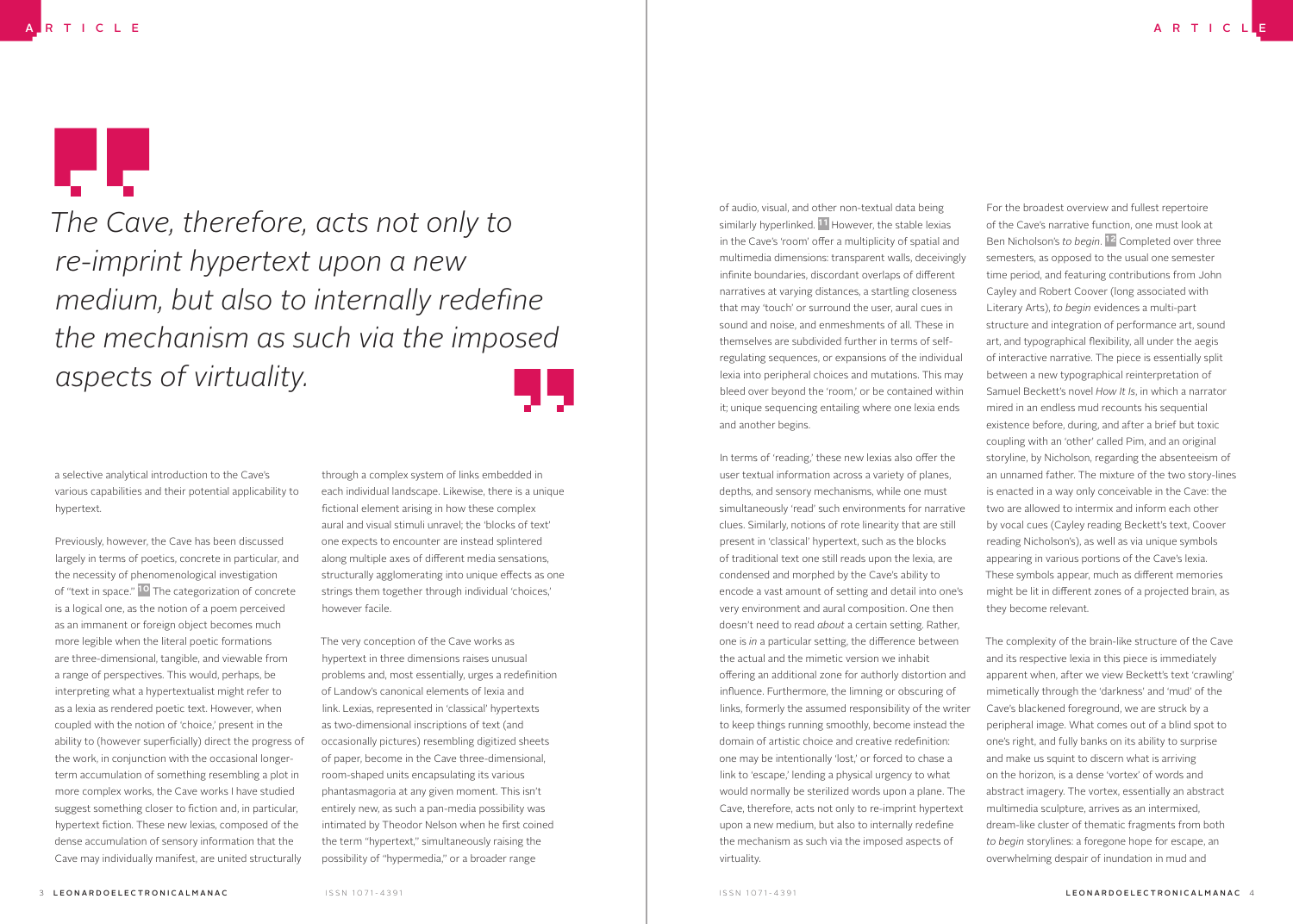darkness, yet also, as hinted by thin platelets of figural images, intimations of Nicholson's father-oriented side-story. The disruption of linearity is furthered as the vortex encompasses the viewer and temporarily obscures any discernible link prompting the next lexia; an aural screaming and textual swirl making the space additionally untenable. The link's implied 'choice' is also somewhat futile: it is an escape to a 'new' sequence, yet only presents another onedirectional progression into the darkness. The vortex's platelets we saw earlier now recur as a nod towards the disrupted temporality and truly memory-like aspects of the Cave; upon the vortex's dissolution, these flattened planes of recollection drift down slowly to our left. These planes, we now realize, were intimations of the 'absent father' memories immanent in the prior *How It Is* sequence.

Beyond this dense enactment of shifting lexias and their abstract virtual sculptures, however, the piece ends with a final negation of all prior memory-like mutability and one's potential for 'choice,' however fruitless, by forcing the reader into solitary darkness to seek possible resolution. Once the final sequence sets in in which the *How It Is* text would call for a resumption of the narrator's isolation after Pim's departure, we too are isolated in the blackness of the Cave with only a continuing, droning narration to accompany us. The user waits for some sort of visual cue or new triggering link about fifteen minutes, yet none arrives. The darkness and interminable waiting become all the more palpable and despondently felt as we have been trained, in the various pseudochoices given thus far, to expect at least the veneer of choice to extract ourselves from the encounter or end it conclusively. In this seclusion we are performatively mired far more than Beckett's own despondent mudcrawler and, stripped of the thin level of autonomy we have thus far been allotted, left far more uncertain of what the darkness may evoke for us.

#### A NEW LEXIA AND LEXICON

Implied in this dense coagulation of various synaesthetic impulses, the first most important redefinition of "hypertext" via Cave work is the reconception of lexia as a multisensory cube. This notion of both a macrocosmic and condensed informational block used within a network of 'rooms' is, however, not entirely new. Espen Aarseth notes a similar arrangement in Egyptian tombs wherein additional narrative dimensions from outside the actual hieroglyphic content of the individual tombs were available in their total relational arrangement to one another. <sup>13</sup> However, the ontology of a multimedia and more programmably rich 'room' in the Cave is a different matter altogether; the difficulty of capturing a single extractable moment of a dense and continually morphing aural environment being seemingly insurmountable. Literary studies has yet to fully integrate three-dimensional aesthetics, however a useful corollary may be found in video game studies; particularly Henry Jenkins's notion of video game layout as "narrative architecture." <sup>14</sup>

The field of video game studies has been marked, somewhat like the existing critical discourse on programmed literature, by a basic split between "ludology," or emphasis on the inherent, more puzzleoriented "game" elements of video games, and "narratology," or an emphasis on the potential storytelling abilities of the medium. <sup>15</sup> In an attempt to collapse these two divergent models of video game analysis, Jenkins offers instead the notion of game landscape as "narrative architecture"; a freeze-frame-



*The difficulty of perceiving an abstractly recalled memory through its concrete symbol, much like Freud's dream condensation.*

like apperception of a virtual space manifesting implied stories in its very fold and overlap. 16 Within this slice of sensory material, he also notes "spaces ripe with narrative possibility," where even the limitation or diegetic framing of what the puzzle or path may be, or lead into, holds an extra-textual resonance for the user. 17 One can easily see the transfer of this to the Cave's lexia, and particularly its attempt to spatially render literary effect by the very proximity, distance, or visibility of suspended text within it.

Indeed, in our original text of *to begin*, a thematic keystone to this paper, the "architecture" becomes primarily that of the words themselves, and their occasionally grinding interplay and adjacency to one another evoking "narrative possibility" in their very proportion and intimacy. 18 For instance, in the middle of the work, where the narrator meets his accursed other Pim and subjects him to a series of intensive questions such as "DO YOU LOVE ME?" the

text's spatial and proximal lay-out reifies its narrative content. The questions, distant and urgent, glue and cluster together with a claustrophobic sense of nearness, while the 'internal' register of the answers to these questions, primarily "No," is flashed all around the user in a too-intimate smother. These traces then fade quickly to leave one in a lingering registration of loneliness enhanced by the re-emerging blankness of our personal space.

Similarly, an illustrative example exists in the tension created via the 'paternal' memory sequence discussed earlier. As the platelets representing supposed figures from a buried childhood drift slowly downward, intentionally flat and false-seeming, the lightness of their descent reifies the ephemeral and out-ofreach nature of these memories; now rendered flat, canonized, and falsely documented. Simultaneously, however, one is forced to hover over a panel on the Cave's floor recounting the 'actual' text of the memories: dark and cryptic accounts of "blood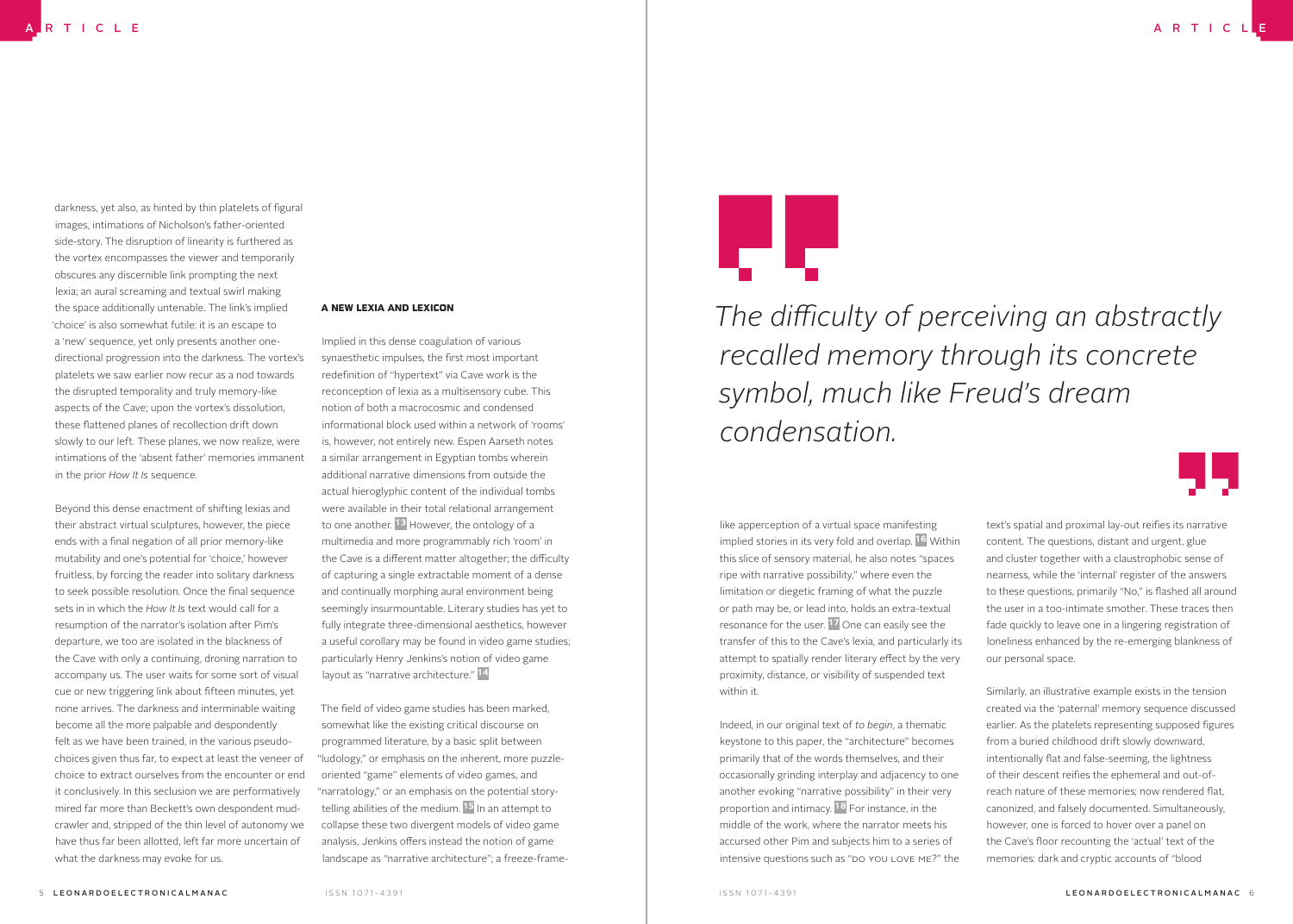dripping," a father who doesn't come home, the placement of trash in the family bed. Yet this text too, rendered in neon-green font and obscurely projected on the floor, is difficult to read and revealed in slow, overly cautious chunks. The difficulty of perceiving an abstractly recalled memory through its concrete symbol, much like Freud's dream condensation, <sup>19</sup> is summed up in these falsely legible 'documents'; the poignancy further heightened by the fact that the urgent import of these memories–verging into murder, isolation and family deterioration–is physically close yet thwarts our reading nonetheless.

This is present throughout *to begin*: from text that 'crawls' and slides through the mud sympathetically with us to a cartoon-torture of the word "Pim" that uses blinding, close-proximity images to remind us of a conflicted morality. Spatiality, the overlapping intersection of text rendered virtual, coupled with additional aural stimuli, informs a lexia with seemingly innumerable opportunities for narrative possibility.

There is also a departure from 'classical' hypertext in the very arrangement of these room-based lexias within the larger 'hyperspace' the Cave works exist in; the virtual construct surrounded by a sea of uncoded black. This potentially infinite exterior space surrounding the renderings of the work is perceivable in most pieces and available in all through a freeranging preview mode available off-site. While drawing attention to the rote artificiality of the narrative path we are seemingly forced along, this also has the unique side effect of at times allowing one to see a complete lexia-arranged schema at once; or rather see beyond the particular enclosed room one is currently occupying. This in itself is a revision of the lexia configuration in 'classical' hypertexts, in which the authorial hand, or master plan of one's potential paths through the 'maze' of lexias, was kept from the user.

Similarly, certain Cave works utilize such hyperspace as a trope of their very fictional constitution, such as the geometrically titled *Cubes^3,* composed by Ian Hatcher with aid from Adam Veal. 20 Among pieces inspired by or utilizing work from Borges (a telling example of the confoundedness and labyrinthine quality of the Cave's potentially infinite lexias when

perceived simultaneously), is a Cave-adaptation of Borges's "The Library of Babel." <sup>21</sup> The user is situated within a suspended 'cube' of text (this piece's lexia), in which fragments of Borges's actual text are visible as a thin, minimalist frame forming the basic dimensions of a cube, and one's only options for navigating (backward, forward, up, down, left, right) are activated by selecting six individual letters. One is given what appears to be novel and new fragments of an overall narrative as one reaches a new cube, yet the user quickly realizes these fragments are being recycled; and, in fact, one cannot complete the story or receive the total impression of what the piece may contain. Much like Borges's own infinite library, the illusion of the individual cubes is such as to gesture at infinity; yet the inherently limited options of what one may choose offer an unusually sharp commentary on the innate limitedness of hypertext, and by extension, choice within hypertext.

#### THE UNCERTAINTY OF THE LINK

Amongst this immediate and hyperspace-oriented dislodging of order, or one lexia immediately preceding the next, Cave works offer another central rearrangement in the link. The basic notion of a link–such as the illuminated hyperlink stylistically and typographically set off from the rest of the narrative in early hypertext–as an immediately apparent, lucid, and recognized-as-such 'key' to the next screen is challenged in the Cave. Indeed, if a user has no idea of where a link may be spatially on a screen, let alone what constitutes a link–perhaps analogous to the "what do I do?" question raised in puzzles within three-dimensional video games–the narrative will not be allowed to progress. This can be a dynamic falling solely under stylistic reinterpretation in the Cave: a spatial 'lostness' in the vein of *House of Leaves* 22 or *Hopscotch* 23 rendered to a palpable and allsurrounding dimension, implying a built-in possibility

for user panic in the fact that one cannot simply flip to the next recognizable or amenable page.

While seemingly an issue allied only to threedimensionality, such intimations of authorial aloofness or the deceptiveness and purposeful defusing of the next sequence are present even in canonical hypertexts such as Michael Joyce's *afternoon, a story*. 24 Aarseth notes that *afternoon* has no "visible links" or links explicitly marked, and further that "some links are conditional; they are available only if the user has earlier traversed unspecified scriptons [Aarseth's term for a block of smaller textual units essentially operating as a lexia]." 25 In the Cave's threedimensional environment, this degree of uncertainty reaches a much more pointed complexity, with greater opportunity for new narrative inscription in line with Jenkins's notion of "spaces ripe with narrative possibility."

The nature of the 'uncertain link' is most obviously toyed with in Ben Nicholson, Jason Lee, and Jinaabah Showa's *Glitch*; a piece exploring the dynamics of a literally glitch-ridden Cave work. 26 In *Glitch*, we are perhaps initially most frustrated by the link titled "reset," occurring after we have been processionally pulled through a long, text-lined hallway, which then forces us to proceed again through the same hallway three times with varying modifications. Though such "reset[ting]" and temporal displacement eventually wears through and 'cracks' the sequence, bringing us to a final arena to complete the work, we are initially unsure of whether obsessive-compulsive re-clicking will have any result at all or if we are perhaps missing a hidden clue. Similarly, one finds another troubling link in the form of an abstract human heart composed of various, collaged layers of text arising throughout the piece. In a self-reflexive commentary, perhaps on the 'over-worn' nature of the link in hypertext, the heart proceeds to disintegrate after each successive click,

becoming increasingly difficult to select until it finally shatters apart completely (heralding the program's final 'crash,' to be analyzed later in this article). Recall also that one is spatially suspended within the three-dimensional projection of the Cave, hence the shattering of said heart becomes an activity of both physical disorientation and frustrated hermeneutic analysis as one attempts to discern and select the remaining fragments (and text), in order to activate the next sequence.

This same tendency is enacted with heightened instability in another piece: Terrence Ma's *Dreams*. 27 In *Dreams*, we are presented with various, selectable glyphs leading to separate dreams we must view and complete to 'finish' the story. However, one of these dreams, set on a seemingly idyllic beach, presents trouble in its ostensible openness to users selecting alternate links. Here, one has the option of either clicking a stable block of text floating on the water, which with repeated selection will eventually 'complete' the dream with ease, or what appears to be a migrating link in the form of a seagull above. Clicking the seagull, if one can get in a position to see it, will dislodge one's stable position as spectator and yank one around in a roving 'ride' of violent perspective shifts (made additionally disorientating and nausea-inducing by the immersive nature of the Cave) until the seagull is clicked again. Whether this is an intentionally detached coyness on the part of the author in misleading the user isn't entirely certain: the 'trust' in the link is additionally undercut by the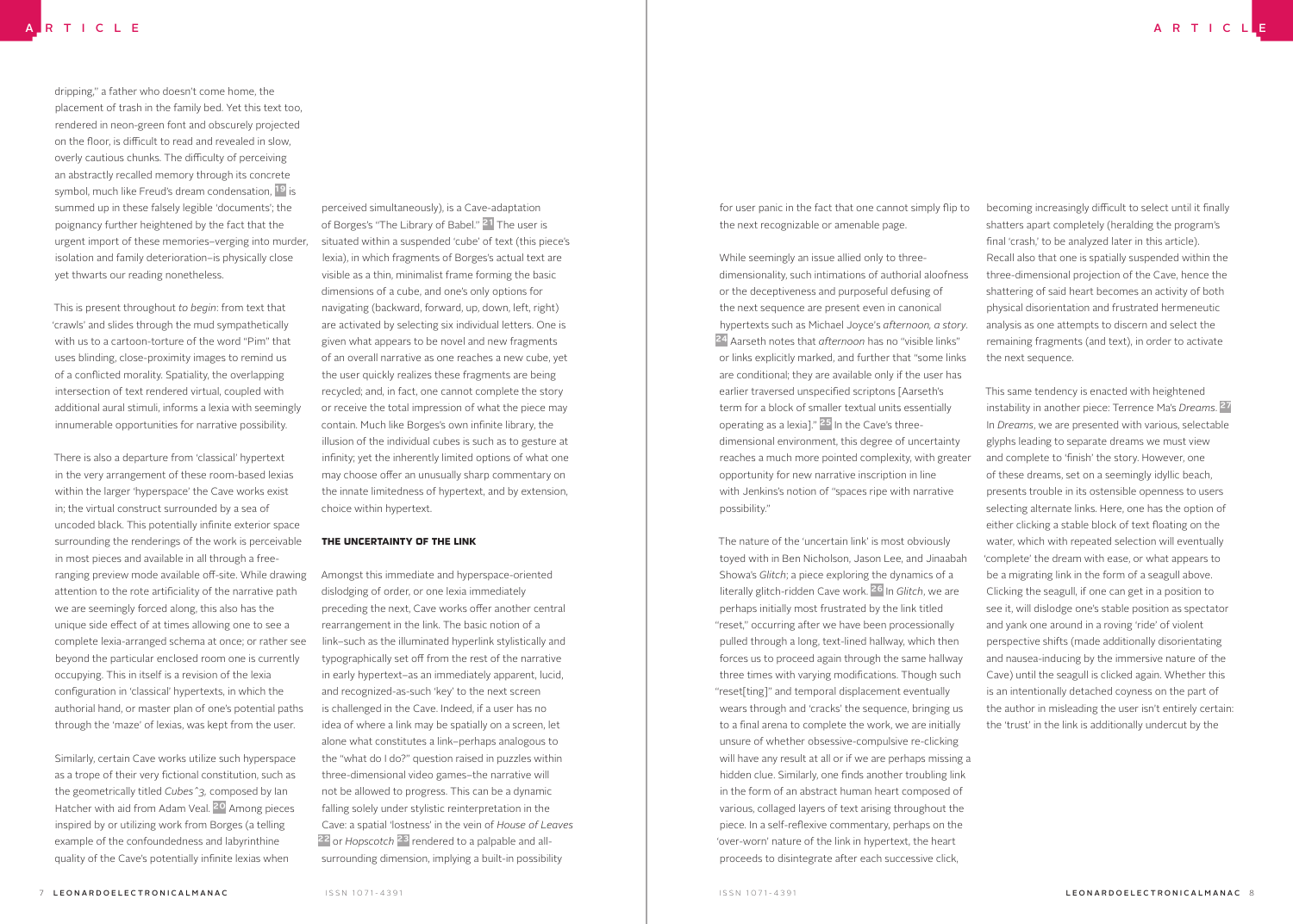*The sense of anticipation for what comes next grows stronger the more time one takes in deciding how to proceed.*

possibility that this is simply a 'glitch,' that we've somehow ruptured the construct of the program itself. The level of potential authorial bad faith seems also to push what was previously understood as sheer poetic inscription, or a stable 'program,' into how Nick Montfort frames "interactive" fiction: an elusive form which, in its forcing of the user into role as novitiate in a new system of knowledge seeking "answer[s]," has its closest literary cousin in the riddle.<sup>28</sup> The question then becomes what happens when one is unable to 'guess' correctly, or has simply been led into an interpretive corner?

#### A PERCEIVABLE LOSTNESS

Beyond sheer redefinition of hypertext's basic formula of link and lexia, however, the Cave also opens up an additional narrative quality in the link's disorientation within the expanded province of the lexia. A useful corollary can again be found in Montfort and, in particular, his discussion of "interactive fiction," or fiction rendering a quest or adventure through an unseen landscape constructed entirely of text and studded with "puzzles" that both obstruct and shape one's narrative path. Here, as a premonition of the Cave's very active sense of 'lostness,' or narrative quality of making one feel adrift, one is locked between textual sequences if one is unable to come up with the desired or correct "answer"; the liminal

space of the "riddle" Montfort claims these games resemble. 29 However, he notes a peculiar sort of pleasure in the potential stalls indicated by this required 'correct' information; namely in redefining Barthes's famous description of a traditional reading experience as akin to a spectator at a nightclub jumping on stage and undressing the dancer in a quicker version of her own striptease. The pleasure of the interactive text, he claims, is that one must figure out simultaneously *how* to unravel the particular dancer's clothes and in which order, allowing a conflicted satisfaction beyond that of simply "reading." <sup>30</sup> The sense of anticipation for what comes next grows stronger the more time one takes in deciding how to proceed; a sensation much more incarnate and tangible in the immersive environment of the Cave and its recurrent fetishization of occasional stalls and an all-encompassing sense of futility.

Similarly, there is another useful comparison to the Cave in Montfort's defining of interactive fiction by its necessity of receiving proper textual input, and the rapport between user and machine when one isn't submitting 'correct' information or is uncertain of the next step. 31 A unique and productive aspect emerges, similar to the Cave's aestheticization of obstructions and user befuddlement, in which the submission of 'wrong' or unrecognized information will–somewhat in the vein of Foucault's repressive hypothesis 32– generate more text. The dialogue, however automatic,

is simply 'more;' it is a palimpsestic accumulation of the journey traveled thus far, regardless of one having chosen correctly or incorrectly. Hence, I wish to posit that even the submission of poor, negative, or false information in the Cave still has the possibility of generating either semantically rich text or narratively significant delays on the part of the user. This, again, takes an amplified form when rendered three-dimensionally; and one's sense of 'lostness' becomes an all-defining sensorial state rendered by the enclosed and perceptually convincing nature of the Cave itself. 'Lostness' then becomes a tangible, perceivable phenomenon capable of producing unique aesthetic sensations, while also influencing one's reading of or ability to read a text regardless of one's understanding. A similar sensation in print text might be to read the first chapter of *The Sound and the Fury* 33 without any guide or foreknowledge, a unique impression granted whether one followed an intended authorly schema or not.

This adventure quality, and the unmoored sensation underlying it, is most consolidated and manifest in a dominant sub-category of Cave works that form an updated 'detective' genre. Reinterpreting cues from the first wave of pulp and hard-boiled novels, in which the slippery unknowability of the contemporary world is rendered via the protagonist's avid, and at times fruitless, seeking of clues, these detective-oriented Cave works investigate this instability and potential unknowability in a three-dimensional atmosphere. One work in particular, *The Hydra*, by Hector Ramirez, Jak Konig, and Theo Goodell, reveals the novelty of Cave works to spatialize 'lostness' in its burying of 'useful' links or narratively significant 'clues' among the discordant media sensations one receives from the Cave. 34

*The Hydra*, in a play on the beast of innumerable heads and the logarithmic pattern in the heads'

regeneration when severed, queries whether programmatic text can ever add up to a whole, perceivable narrative. We begin in a seedy hotel room rendered as a cartoon mock-up of the Cave, a reductive replication of various Cave stimuli spread faux-accessibly around the deceivingly simple layout: sound, visual, and textual clues manifest as gramophone, painting, and letter. One isn't quite sure, however, what presents a relevant link or valid selection for one's readerly intent; indeed, one is never told the 'rules' for navigation, nor do we even know what constitutes narratively valuable information for the case we must solve. In selecting the seemingly innocuous gramophone we only hear a piercing and warbling noise that continues until one clicks it again. When one *does* find an actual link, and this link moves one to another similar and mechanically titled room/ lexia (labeled 2A, 2B, and so on), here one finds the exact same clues with only occasional alteration. One such alteration, a cut-and-pasted light switch appearing patently false, again contains a bewildering and hostile defusing of our attempt to parse or taxonomize the information available to us, let alone detect any means of progression. On clicking the light switch, we are plunged into darkness and subjected to near-nonsense 'text speak' that lines the black walls like the rantings of a madman; text which we are uncertain whether to perceive as 'readable' or simply a tear through to the illegible code backing the program. Finally, after cycling through a series of similarly arranged rooms and additional narrative 'traps' (for example a riddle about a beheaded woman holding us in abeyance until we solve it), we come upon the room containing the eponymous "Hydra." Instead of a singular beast we have the capacity to slay and thereby obtain resolution, we are instead subjected to a chaotic and ear-rending barrage of static noise and chopped text (described by the authors as being randomly culled from Google), leading itself only into

a cycle back to the origin of the story. The terminus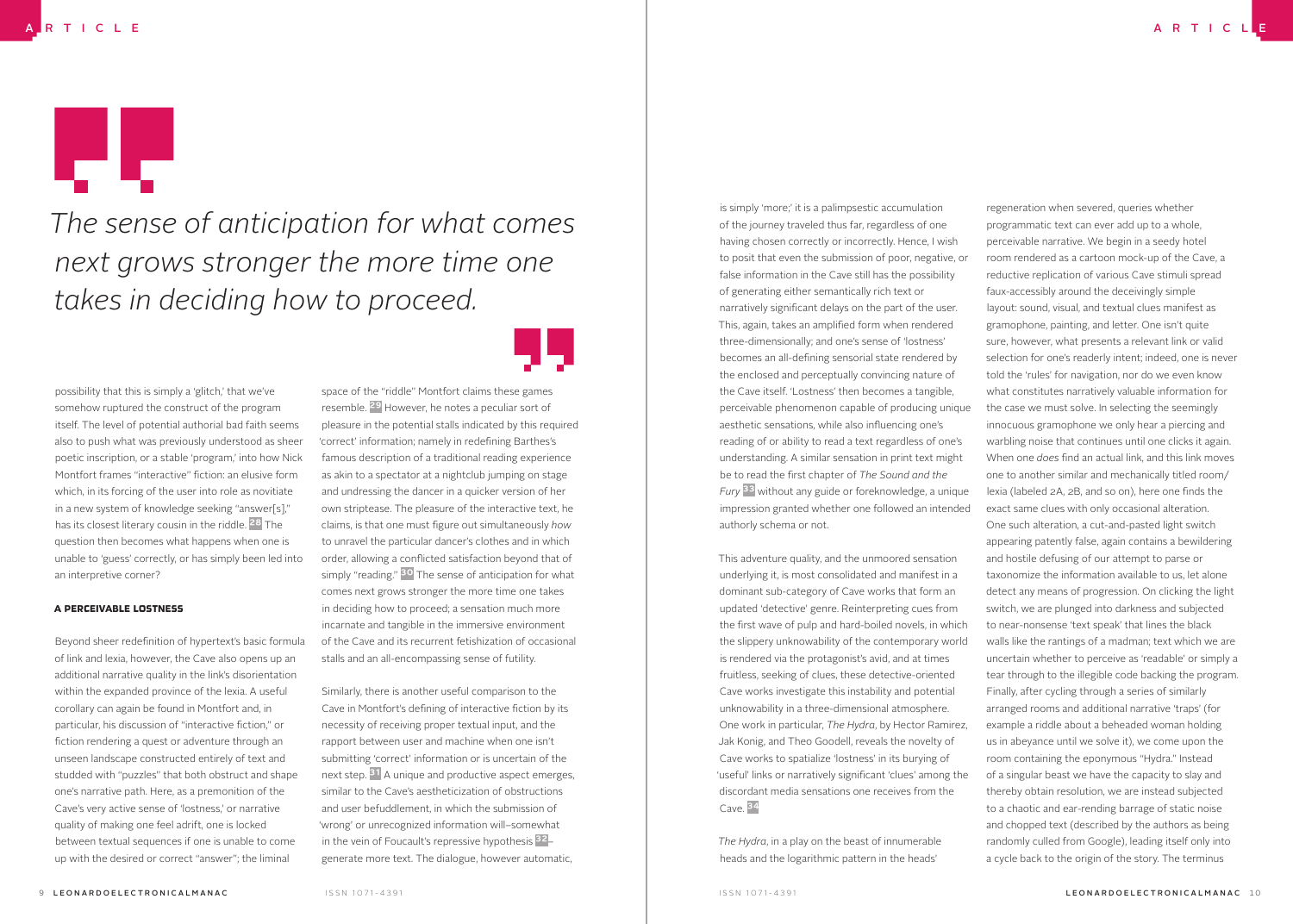to our case seems to be meaningless or nonexistent; a possible aporia of textual static and disarray, any actual 'case' or narrative conclusion left troublingly unresolved.

Again, here we find the 'good faith' of strict, ludology-oriented game playing and the assumption that there is a solution, or even discernible rules, to the 'puzzle' undercut; as well as a decentering of any final terminal meaning or solution. *The Hydra* instead finds a unique and somewhat dadaistic enjoyment in the splintering of sensation that occurs when one is overwhelmed or inundated with seemingly random texts and increasingly indiscernible meanings; finding spaces where one is 'lost,' or unsure of the next step, and fetishizing this uncertainty, to say nothing of narrativizing it. We are lost, much as a hardboiled detective would be lost in gluing together fragmented clues of an unstable world into some pattern of meaning. Yet, as we are locked into the uncertainty of the virtual, we are unable even to determine what objects are 'real,' or at least real to our experience of the game at hand. Objects are simultaneously stripped of their practical function (light switches of light, gramophones of music) and their ability to complete or further the narrative at hand. *The Hydra*'s method might then be thought of as a three-dimensional and ontologically muddling version of Burroughs's cut-up method; 35 here we see the bleed-over from the 'back end' of code and technological scaffolding of the deceivingly simplistic media sensations we take for granted. We are then forced to question whether we as users may ever accurately perceive their meaning, or how 'true' these falsely honed 'front-end' constructs may be. It may not all add up in *The Hydra*, but the detectiveminded pursuit of various programmatic 'raw data' and undiagnosed sound and visual/textual display reveals a unique ability to aestheticize chaos, or at least the fractured remains of a computational scheme kept aloof from us.

#### GLITCH AS ORDER

This skepticism is furthered in later Cave works which, arriving after a small yet idiosyncratically canonized corpus had been established, exhibit an even more self-reflexive quality about the falseness and deceptiveness of the Cave mechanisms. Much in the same way that modernism became wry and aware of supposedly self-evident text as a medium in and of itself, so too does a more self-aware Cave writer make manipulative use of the Cave's own assumed processes of projection and visual tricks. In Cave writing, however, the patent deconstruction of the work is much more evident and pointed, as the notion of a simplistic visualization being born on a potential sea of unviewed code and technological processes allows rife space for slippage and informational osmosis between these two realms. Similarly, such shifts, aside from allowing a jumbled textualism between the 'front-end' stylistics and 'back-end' code language (as apparent in *The Hydra*), also leave the viewer, wholly enmeshed in the audio-visual illusion, subject to the jarringly physical sensations this may cause.

However, the most patent self-consciousness, and utilization of this self-consciousness for stylistic end is found in the aforementioned *Glitch*. The Caveconscious tricks accrued from arriving at the tail end of an already established Cave paradigm are immediately evident. The piece opens up with an overt awareness of the mechanisms that have been previously taken for granted, or simply unconsciously assumed in order for the illusion of the Cave to work. A blunt disclaimer



*In the Cave's expansion of a hypertextual system to the point of stylistic excess and crash, new narrative and textual opportunities are opened.*

streams before us that "there are screens all around you," followed by a sequential flash of "to the left," "to the right," "even below you" on the accompanying walls and floor; the suddenness and unexpectedness of these revolving screens a joke about the Cave's penchant for manipulating blind spots. This is followed by an even more sinister dismantling of the Cave's holographic magic as "just reflected light," additionally stating that, far from arriving serendipitously, "these screens are controlled" and no longer are we allowed to drift through an authorially detached construct we take for granted. This is expanded to a more general critique of the veracity of the 'image,' and in particular the journalistic image, as the piece then claims that the Cave's constructed convincingness is one similar to "all images," that they are only "real because you believe they are," followed by a picture of the World Trade Center.

The piece ultimately unfolds as a narrative about a 'glitch,' again capitalizing on the knowledge that

there is already an established Cave procedure to then dismantle and hack. The unique progression of this narrative, sponsored by a loose, unmoored and purple "w" (one of the eponymous glitch[es] that acts to disrupt everything from the title sequence to the general text of various corridors) shows an escalated awareness of the medium beyond the usual jaded Cave technique of revealing chopped up, semilegible code or text speak. One's spatial expectations are constantly unhinged, presumably due to this mostly invisible yet occasionally emergent 'glitch.' As mentioned before, one is forced to repeatedly 'reset' the same sequence and follow the same hallway over and over again: a thwarting of the assumed linearity of the Cave, furthered when we are then forced to watch our initial progression from afar, the fakeness of its guided construct now evident. One is then told that we are being tracked, a reference to our location-based glasses and that the wand we were using to 'control' the program is no longer necessary. This is brought to an utter, back to reality conclusion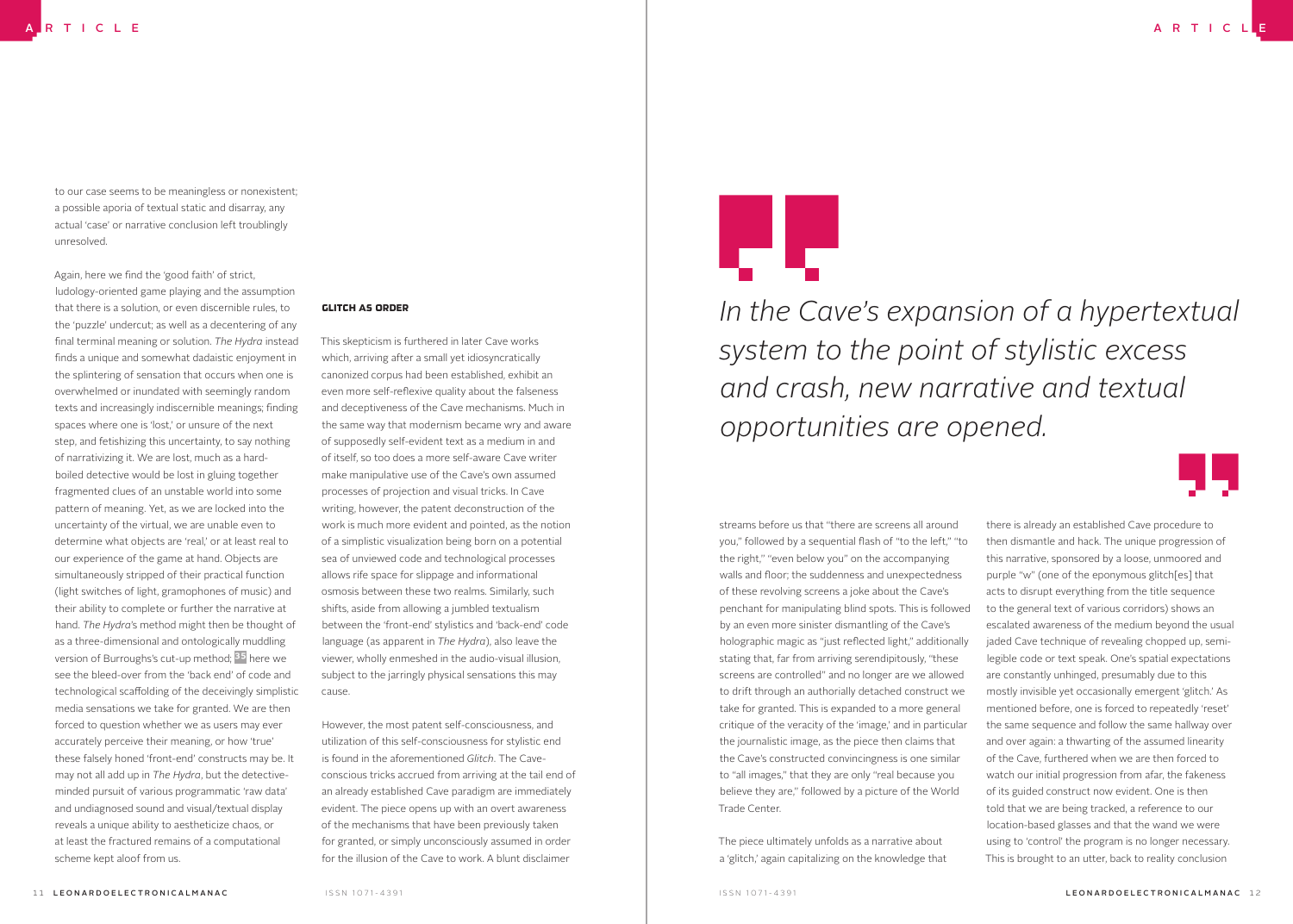when one is commanded to "remove our glasses" and then, as one final link is made available and selected from amidst a flurry of devolving text (ironically, the word "crash"), the piece itself crashes. Making this final disassembly of the work itself an implicit part of the piece's own narrative evidences a terminal end to the 'computational contract' in which the unseen programming is supposed to hold the perceivable text and function aloft, while also performing a deconstruction unique to a programmable environment such as the Cave.

#### CONCLUSION

Hence, in the Cave's expansion of a hypertextual system to the point of stylistic excess and crash, new narrative and textual opportunities are opened. Particularly, a potential in the full terminus of the supposedly simple components of lexia and link becomes most viewable and clear, in their inherent limitation, when self-conscious 'errors' and 'glitches' arise. In the disparate and seemingly endless trailing after multimedia 'clues,' as in *The Hydra*, and in the fragmentation of a narrative architecture's stability, as in *Glitch*, we are allowed to see even deeper into the fractured spaces between the Cave's new lexias. In like fashion, by viewing how Cave works distort and expand the basic qualities of hypertext, one can see the assumed ideology of 'classical' hypertext and its early programmed fiction equivalents much more apparently through such ideology's devolution and breakdown than first canonization. In the troubling and teasing of the assumption of where one will arrive next, for instance, one sees the threadbare nature of the link as a deceivingly simple portal to another predetermined slice of narrative; particularly destabilized if one is suspended amongst a sea of disorienting lexias. Likewise, the falsely twodimensional nature of a Landowian lexia might now be assumed to contain more deeply enmeshed code

work behind the false simplicity of the screen, ready to rupture through given the smallest hole in the programming.

In such decay and deconstruction, Cave works seem to posit that there is ripe mulch for a new virtual aesthetic. Indeed, the sheer innovations made with the basic operation, and failure, of hypertext suggest even a productive potential in the 'null' and 'outdated' itself; capitalizing on this perceived 'failure' to create somatic and thematic effects within a deceivingly real environment. The procreativity and fruitfulness of Cave works' ability to expand the mechanics of hypertext via glitch and at times self-reflective cynicism is similarly wrought from a former postmodern agenda; the notion of disassembly to find new implied patterns stretching back to Burroughs's cut-ups 36 or John Cage's mesostics. 37 Or, as relevant to this programmatic field and posited by Brian Kim Stefans, to the discord between the central processing "demon" and the "human" poetic content it processes, imaginably offering new linguistic fragments through such communicative friction. 38 Yet the Cave, in its ability to condense sensation through its stacked, transparent, and abstract visual space, coupled with the potential to leave one 'locked' in such a space without a discernable exit, offers the potential to protract and draw from a variety of fields–whether video game studies, programmed literature, or the abstract tactics of postmodernism– while tapping the narrative modalities and paradoxes of all. In funneling these phenomena through the singular 'dead' art of hypertext, Cave works offer a particularly poignant tampering with the notion of chained and restricted space within programmed fiction in general: the Cave offering not so much the entwined sequences of lexia and link, but the potential of the black and unmapped spaces around and within them. ■

#### Endnotes and References

- 1. Robert Coover, "Literary Hypertext: The Passing of the Golden Age" (Keynote address, Digital Arts and Culture Conference, Atlanta, GA, 1999).
- 2. Robert Coover, "The End of Books," *New York Times*, June 21, 1992, http://www.nytimes.com/books/98/09/27/ specials/coover-end.html
- 3. Electronic Literature Organization, "Electronic Literature Collection," http://collection.eliterature.org/ (last modified February, 2011). For an exhaustive study of the genres contained within electronic literature, as well as hypertext's role as a pioneering and influential figure for ensuing forms, see N. Katherine Hayles's essential introduction to the field as a whole, *Electronic Literature: New Horizons for the Literary*, Ward-Phillips Lectures in English Language and Literature (Notre Dame: University of Notre Dame, 2008).
- 4. George P. Landow, *Hypertext: The Convergence of Contemporary Critical Theory and Technology* (Baltimore: The Johns Hopkins University Press, 1992).
- 5. Espen J. Aarseth, *Cybertext: Perspectives on Ergodic Literature* (Baltimore: The Johns Hopkins University Press, 1997), 1.
- 6. A useful survey of early attitudes towards hypertext, from both a critical and writerly perspective, may be found in the introduction to Stuart Moulthrop's "Traveling in the Breakdown Lane: A Principle of Resistance for Hypertext." In *Mosaic* 28, no. 4 (1995): 57-77.
- 7. George P. Landow, *Hypertext: The Convergence of Contemporary Critical Theory and Technology*, 4.
- 8. Brown University Computer Graphics Group, "Project Overview," http://graphics.cs.brown.edu/research/cave/ home.html (accessed November 1, 2012).
- 9. John Cayley, "Lens: The Practice and Poetics of Writing in Immersive VR," in "New Media Poetry and Poetics," special issue, *Leonardo Electronic Almanac* 14, no. 5-6 (2006), http://programmatology.shadoof.net/pdfs/cayleyLens.pdf. See, in particular, Cayley's compendium of sources (for both specialist and lay audience) on page 15.
- 10. Ibid., 3-4. [page numbers refer to PDF at above link] 11. Theodor H. Nelson, "A File Structure for the Complex,

the Changing, and the Indeterminate," in *The New Media Reader*, eds. Noah Wardrip-Fruin and Nick Montfort, 144 (Cambridge: The MIT Press, 2003).

- 12. See: Ben Nicholson, "*to begin*," https://wiki.brown.edu/ confluence/display/wdm/Cave+Writing+Presentations #CaveWritingPresentations-TOBEGINBenNicholson%28 MEME%2FLitArts%2711%29 (last modified December 14, 2011). The link contains only a brief statement of authorial intent, as the full functionality of the pieces can essentially only be viewed within the Cave, or with proper download of Cave Writing software and matching .xml files. This follows for the other Cave links referenced in this piece.
- 13. Espen J. Aarseth, *Cybertext: Perspectives on Ergodic Literature*, 9.
- 14. Henry Jenkins, "Game Design as Narrative Architecture," *Electronic Book Review*, http://www.electronicbookreview. com/thread/firstperson/lazzi-fair (last modified July 10, 2004).
- 15. Steven E. Jones, *The Meaning of Video Games: Gaming and Textual Strategies* (New York: Routledge, 2008), 3-5. 16. Henry Jenkins, "Game Design as Narrative Architecture." 17. Ibid.
- 18. Ibid.
- 19. Sigmund Freud, "The Work of Condensation," in *The Interpretation of Dreams*, trans. James Strachey (New York: Basic Books, 1955), 296-321. Freud discusses this compaction as follows: "The first thing that becomes clear to anyone who compares the dream-content with the dream-thoughts is that a work of *condensation* on a large scale has been carried out. Dreams are brief, meager and laconic in comparison with the range and wealth of the dream-thoughts" (296).
- 20. See: Ian Hatcher and Adam Veal, "*Cubes^3*," https://wiki. brown.edu/confluence/display/wdm/Cave+Writing+Pres entations#CaveWritingPresentations-CUBES3AdamVeal %26IanHatcher%28LiteraryArtsgrads%2710%2F%2711%29 (last modified December 14, 2011).
- 21. Jorge Luis Borges, "The Library of Babel," in *Ficciones*, ed. Anthony Kerrigan, trans. Emecé Editores (New York: Grove Press, 1962), 79-88.